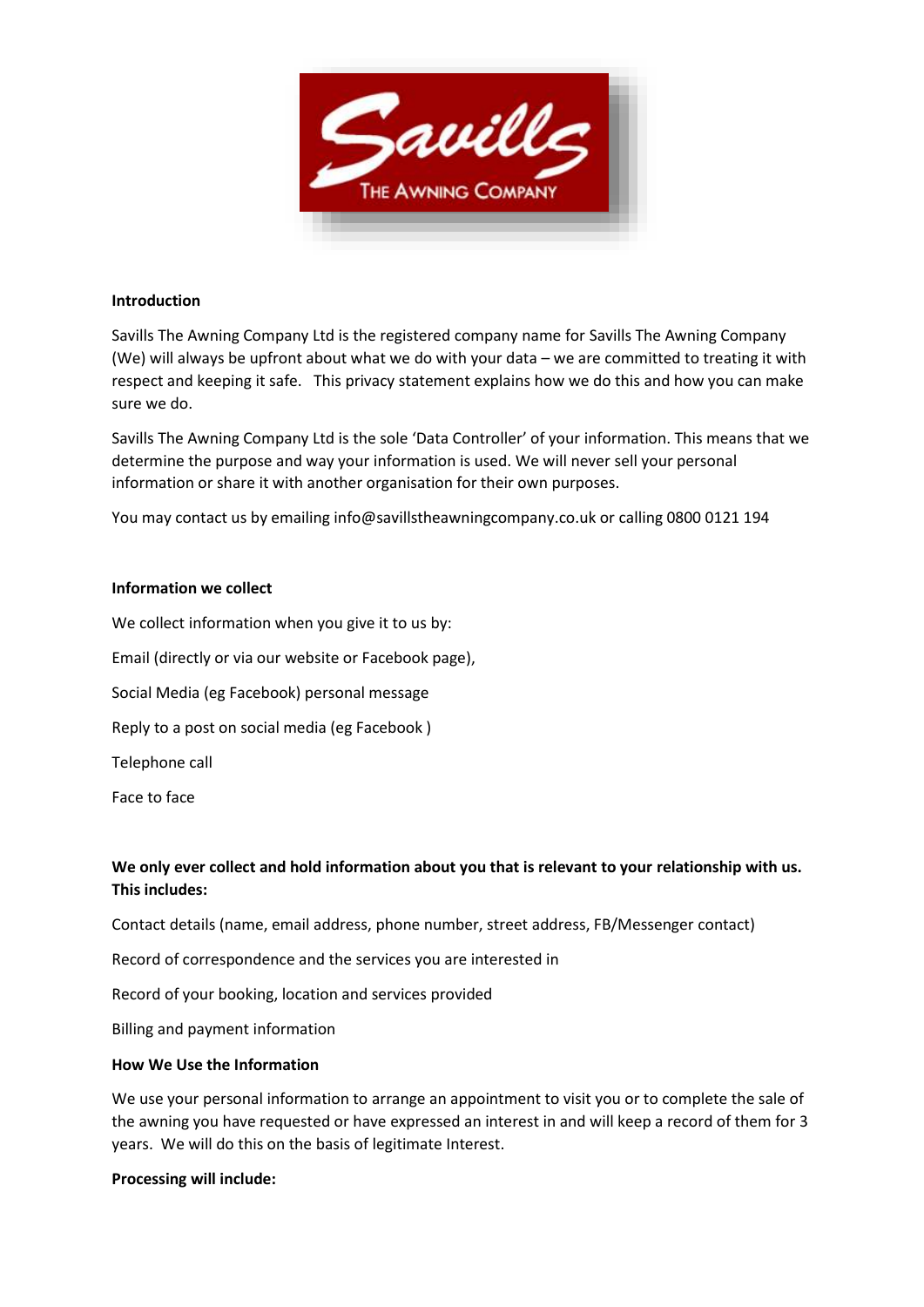

Arranging an appointment Emailing you a quote

Emailing you an invoice

## **Social Media**

We also use social media to promote Savills The Awning Company Ltd. Individuals are free to engage with our social media posts or can choose not to see them.

## **Google Analytics:**

We use google analytics to help us to understand how our customers interact with our website the information stored in google analytics includes your IP Address, whether you are a first time user, what pages you visited, and what part of the world you are in. This information will be automatically deleted 26 months after your visit. This cookie does not give us access to your email address, home address, or name.

## **Sharing and Disclosure**

We rely on the use of services from third parties to provide our work.

Wherever possible we aim to user services that keep your details within the EEA:

To host, process and store emails, documents, communications, diaries;

To host and manage our website;

To provide content on Social media ie Facebook, Twitter, Instagram – pages and messenger

To manage our accounts, receipts and payments.

If required to by law we may need to disclose your details – to the police, regulatory bodies, or legal advisors. We will only do this in response to a valid request in compliance with UK law.

## **How We Keep Your Data Safe**

We ensure that there are reasonable and appropriate technical controls in place to protect your personal details.

We use secure Wi-Fi and trusted software to hold and process your data. We store all files and data protected by password and authentication where available.